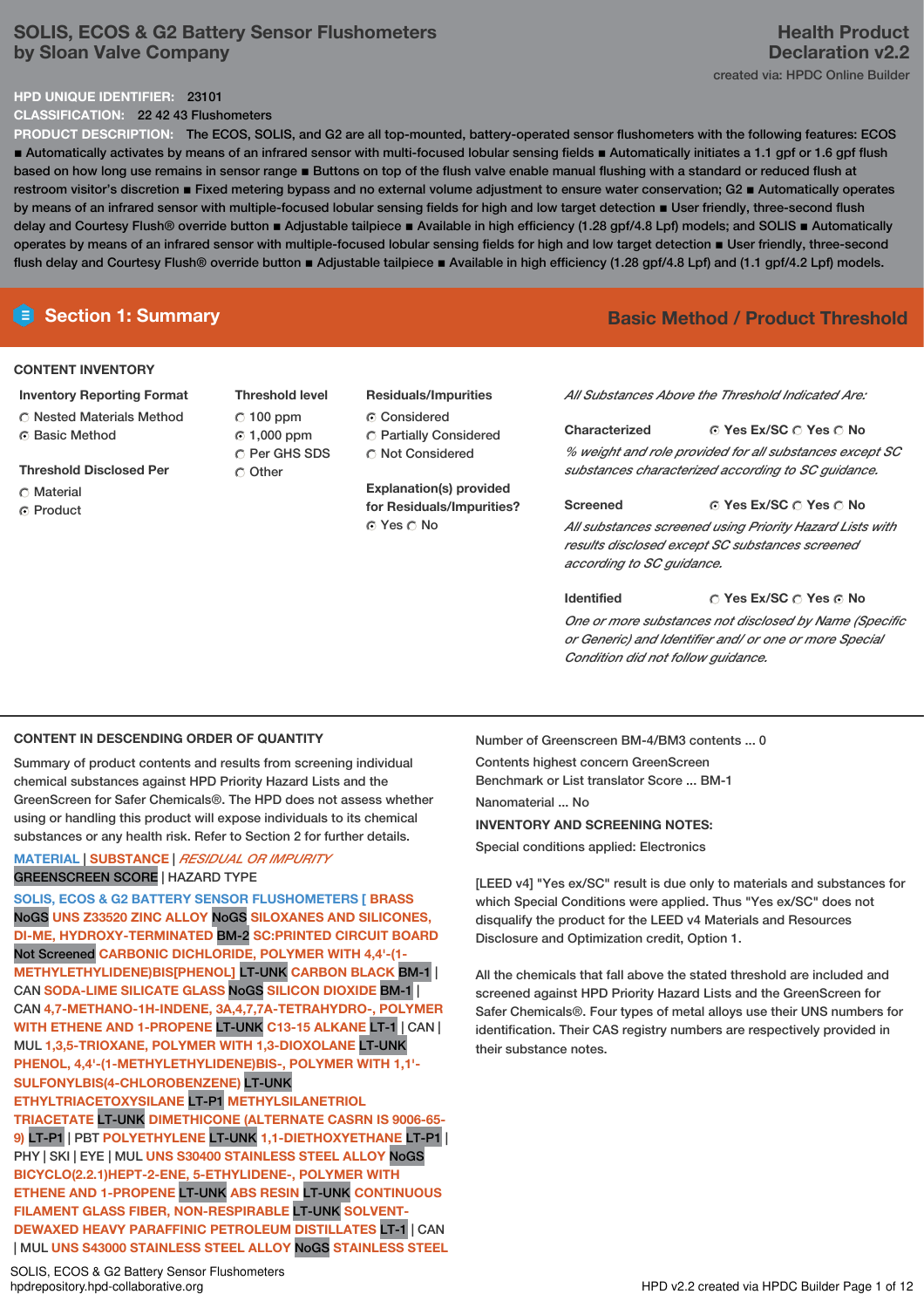NoGS **POLYACETAL** NoGS **UNS S31600 STAINLESS STEEL ALLOY** NoGS **NYLON-66** LT-UNK **POLY(2,2,4-TRIMETHYL-1,2- DIHYDROQUINOLINE)** LT-P1 | MUL **CARBON** LT-UNK **]**

# **VOLATILE ORGANIC COMPOUND (VOC) CONTENT**

VOC Content data is not applicable for this product category.

**CERTIFICATIONS AND COMPLIANCE** *See Section 3 for additional listings.*

VOC emissions: CDPH Standard Method V1.2 (Section 01350/CHPS) - Not Applicable Other: Environmental Product Declaration (EPD) by SCS

## **CONSISTENCY WITH OTHER PROGRAMS**

Pre-checked for LEED v4 Material Ingredients Option 1

Third Party Verified? Yes

O No

PREPARER: Self-Prepared VERIFIER: WAP Sustainability Consulting VERIFICATION #: zPr-11082

SCREENING DATE: 2020-10-06 PUBLISHED DATE: 2020-12-07 EXPIRY DATE: 2023-10-06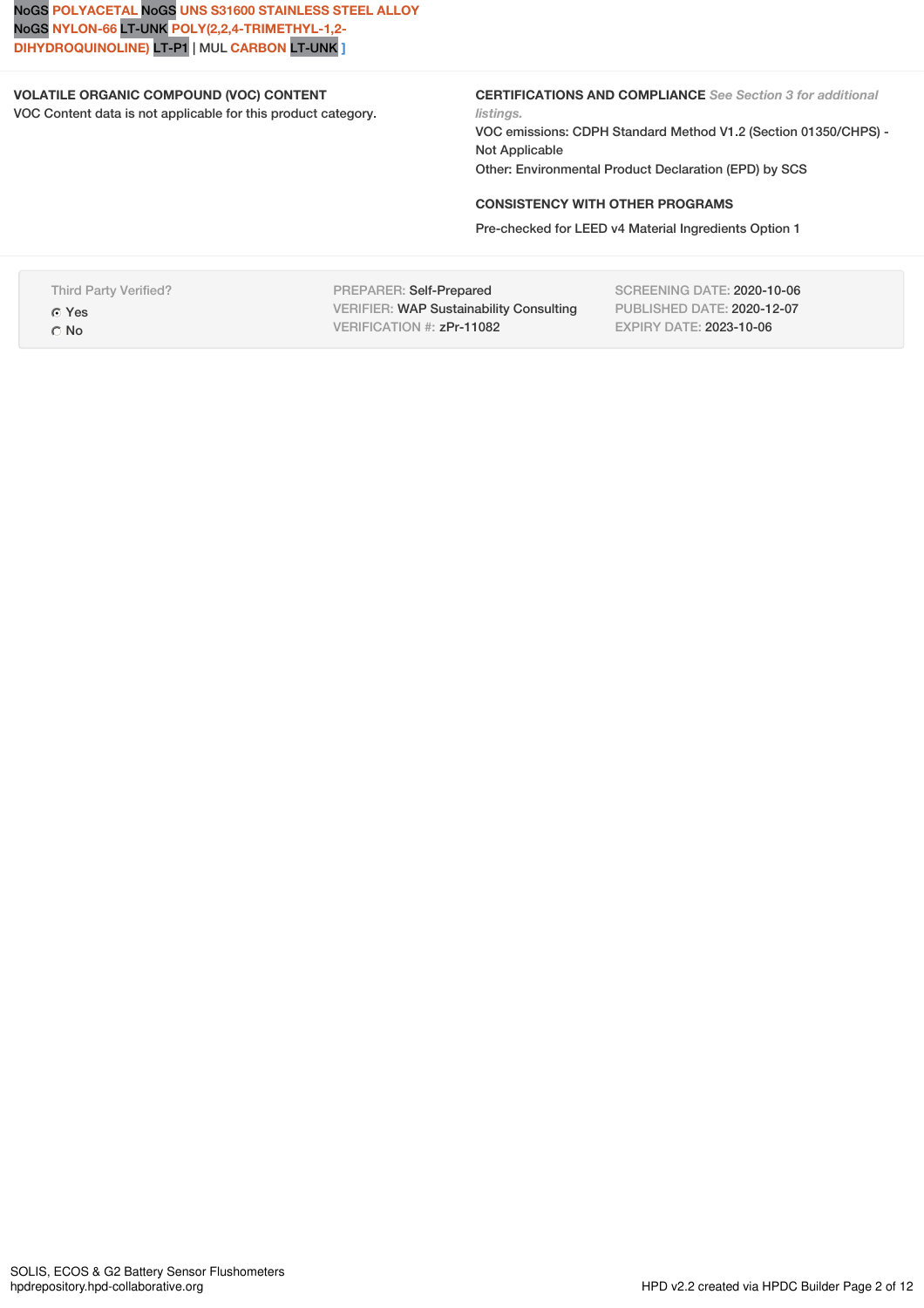This section lists contents in a product based on specific threshold(s) and reports detailed health information including hazards. This HPD uses the *inventory method indicated above, which is one of three possible methods:*

- *Basic Inventory method with Product-level threshold.*
- *Nested Material Inventory method with Product-level threshold*
- *Nested Material Inventory method with individual Material-level thresholds*

Definitions and requirements for the three inventory methods and requirements for each data field can be found in the HPD Open Standard version 2.2, *available on the HPDC website at: [www.hpd-collaborative.org/hpd-2-2-standard](https://www.hpd-collaborative.org/hpd-2-2-standard)*

# **SOLIS, ECOS & G2 BATTERY SENSOR FLUSHOMETERS** PRODUCT THRESHOLD: 1000 ppm RESIDUALS AND IMPURITIES CONSIDERED: Yes RESIDUALS AND IMPURITIES NOTES: Information on residuals and impurities was collected for all raw materials included in this product from suppliers. All the chemicals that fall above the stated threshold are included in this section. OTHER PRODUCT NOTES: **BRASS** ID: **12597-71-6** HAZARD SCREENING METHOD: **Pharos Chemical and Materials Library** HAZARD SCREENING DATE: **2020-10-06** %: **65.0000 - 75.0000** GS: **NoGS** RC: **UNK** NANO: **No** SUBSTANCE ROLE: **Structure component** HAZARD TYPE AGENCY AND LIST TITLES WARNINGS None found Now are the United States of the North American Changes found on HPD Priority Hazard Lists SUBSTANCE NOTES: Due to the commodity nature of copper alloy, the status of recycled content is unknown. A range in mass percentage is given to account for the variations of the product. **UNS Z33520 ZINC ALLOY** ID: **Not registered** HAZARD SCREENING METHOD: **Pharos Chemical and Materials Library** HAZARD SCREENING DATE: **2020-10-06** %: **7.0000 - 12.0000** GS: **NoGS** RC: **UNK** NANO: **No** SUBSTANCE ROLE: **Structure component** HAZARD TYPE **AGENCY AND LIST TITLES** WARNINGS None found Now arrings found on HPD Priority Hazard Lists SUBSTANCE NOTES: Due to the commodity nature of zinc alloy, the status of recycled content is unknown. A range in mass percentage is given to account for the variations of the product. This metal alloy is identified by its UNS number and its CAS registry number is 7440-66-6. **SILOXANES AND SILICONES, DI-ME, HYDROXY-TERMINATED** ID: **70131-67-8** HAZARD SCREENING METHOD: **Pharos Chemical and Materials Library** HAZARD SCREENING DATE: **2020-10-06** %: **5.0000 - 15.0000** GS: **BM-2** RC: **None** NANO: **No** SUBSTANCE ROLE: **Adhesive** HAZARD TYPE AGENCY AND LIST TITLES WARNINGS None found Now are found to the Second Second Second Second Second Second Second Second Second Second Second Second Second Second Second Second Second Second Second Second Second Second Second Second Second Second Second S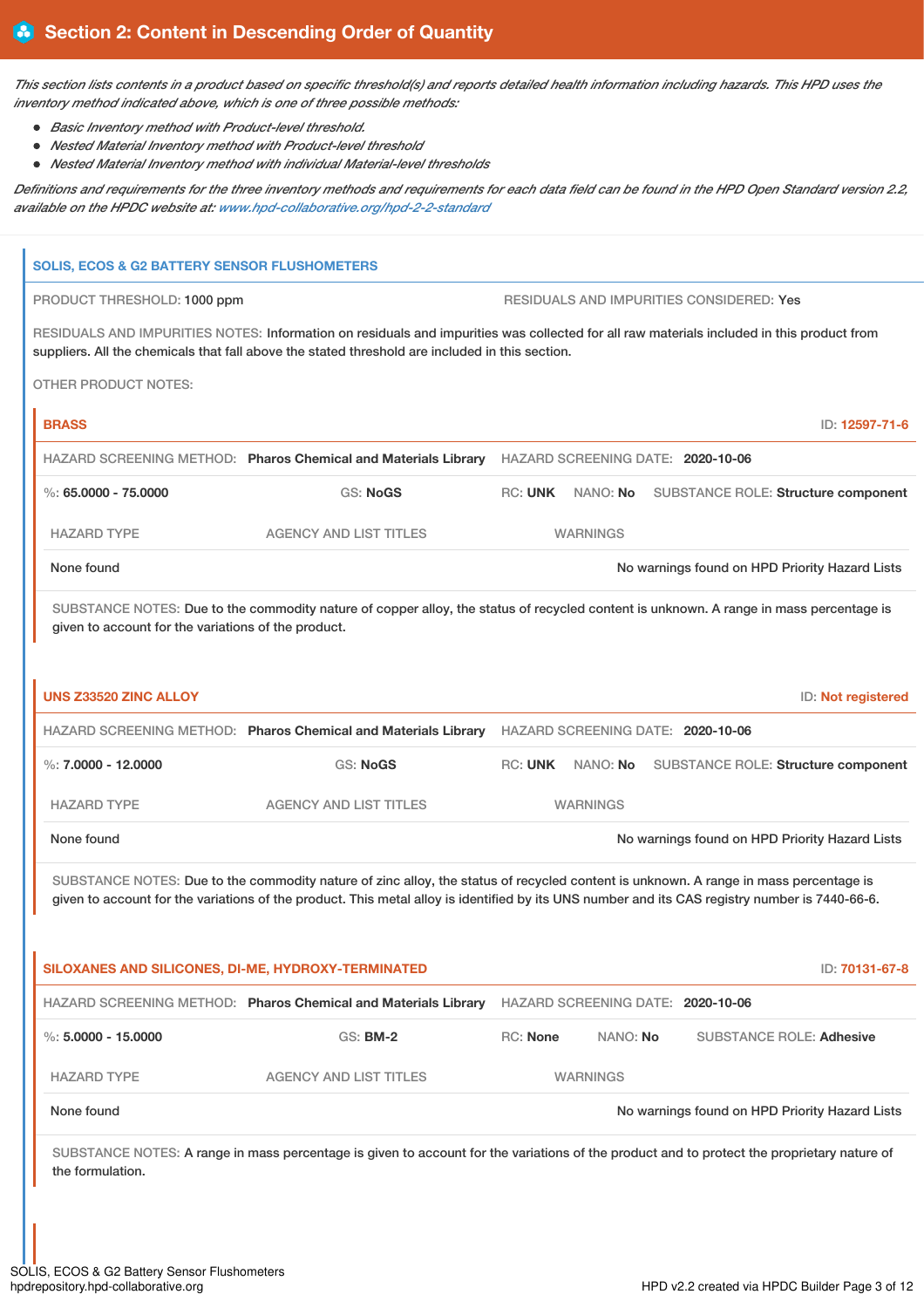|                                                                                                                                                          |                                                                                   | HAZARD SCREENING METHOD: Pharos Chemical and Materials Library HAZARD SCREENING DATE: 2020-10-06                                                                                                                                                                                                                                                                                                                                                                                                                      |
|----------------------------------------------------------------------------------------------------------------------------------------------------------|-----------------------------------------------------------------------------------|-----------------------------------------------------------------------------------------------------------------------------------------------------------------------------------------------------------------------------------------------------------------------------------------------------------------------------------------------------------------------------------------------------------------------------------------------------------------------------------------------------------------------|
| %: $1.0000 - 2.0000$                                                                                                                                     | <b>GS: Not Screened</b>                                                           | RC: None NANO: No SUBSTANCE ROLE: Electronic component                                                                                                                                                                                                                                                                                                                                                                                                                                                                |
| <b>HAZARD TYPE</b>                                                                                                                                       | <b>AGENCY AND LIST TITLES</b>                                                     | <b>WARNINGS</b>                                                                                                                                                                                                                                                                                                                                                                                                                                                                                                       |
|                                                                                                                                                          | Hazard Screening not performed                                                    |                                                                                                                                                                                                                                                                                                                                                                                                                                                                                                                       |
| <b>SUBSTANCE NOTES:</b><br>Version: SCElec/2018-02-23<br><b>Brief Description: Product control</b><br>Compliance: RoHS compliant<br>Takeback Program: No |                                                                                   |                                                                                                                                                                                                                                                                                                                                                                                                                                                                                                                       |
|                                                                                                                                                          | A range in mass percentage is given to account for the variations of the product. |                                                                                                                                                                                                                                                                                                                                                                                                                                                                                                                       |
| <b>CARBONIC DICHLORIDE, POLYMER WITH 4,4'-(1-</b><br>METHYLETHYLIDENE)BIS[PHENOL]                                                                        |                                                                                   | ID: 25971-63-5                                                                                                                                                                                                                                                                                                                                                                                                                                                                                                        |
|                                                                                                                                                          |                                                                                   | HAZARD SCREENING METHOD: Pharos Chemical and Materials Library HAZARD SCREENING DATE: 2020-10-06                                                                                                                                                                                                                                                                                                                                                                                                                      |
| $\%: 1.0000 - 5.0000$                                                                                                                                    | GS: LT-UNK                                                                        | RC: None<br>NANO: No<br>SUBSTANCE ROLE: Polymer species                                                                                                                                                                                                                                                                                                                                                                                                                                                               |
| <b>HAZARD TYPE</b>                                                                                                                                       | <b>AGENCY AND LIST TITLES</b>                                                     | <b>WARNINGS</b>                                                                                                                                                                                                                                                                                                                                                                                                                                                                                                       |
| None found                                                                                                                                               |                                                                                   | No warnings found on HPD Priority Hazard Lists                                                                                                                                                                                                                                                                                                                                                                                                                                                                        |
| the formulation.<br><b>CARBON BLACK</b>                                                                                                                  |                                                                                   |                                                                                                                                                                                                                                                                                                                                                                                                                                                                                                                       |
|                                                                                                                                                          |                                                                                   | HAZARD SCREENING METHOD: Pharos Chemical and Materials Library HAZARD SCREENING DATE: 2020-10-06                                                                                                                                                                                                                                                                                                                                                                                                                      |
| $\%$ : 0.1000 - 5.0000                                                                                                                                   | GS: <b>BM-1</b>                                                                   | RC: None<br>NANO: No<br><b>SUBSTANCE ROLE: Pigment</b>                                                                                                                                                                                                                                                                                                                                                                                                                                                                |
| <b>HAZARD TYPE</b>                                                                                                                                       | <b>AGENCY AND LIST TITLES</b>                                                     | <b>WARNINGS</b>                                                                                                                                                                                                                                                                                                                                                                                                                                                                                                       |
| <b>CANCER</b><br><b>CANCER</b>                                                                                                                           | <b>US CDC - Occupational Carcinogens</b>                                          | Occupational Carcinogen                                                                                                                                                                                                                                                                                                                                                                                                                                                                                               |
| <b>CANCER</b>                                                                                                                                            | CA EPA - Prop 65<br><b>IARC</b>                                                   | from occupational sources                                                                                                                                                                                                                                                                                                                                                                                                                                                                                             |
| <b>CANCER</b>                                                                                                                                            | <b>MAK</b>                                                                        | Group 2B - Possibly carcinogenic to humans - inhaled<br>but not sufficient for classification                                                                                                                                                                                                                                                                                                                                                                                                                         |
|                                                                                                                                                          | the formulation. This substance also functions as filler in the EPDM compounds.   |                                                                                                                                                                                                                                                                                                                                                                                                                                                                                                                       |
| <b>SODA-LIME SILICATE GLASS</b>                                                                                                                          |                                                                                   |                                                                                                                                                                                                                                                                                                                                                                                                                                                                                                                       |
|                                                                                                                                                          |                                                                                   | HAZARD SCREENING METHOD: Pharos Chemical and Materials Library HAZARD SCREENING DATE: 2020-10-06                                                                                                                                                                                                                                                                                                                                                                                                                      |
| $\%$ : 0.1000 - 2.0000                                                                                                                                   | <b>GS: NoGS</b>                                                                   | SUBSTANCE NOTES: A range in mass percentage is given to account for the variations of the product and to protect the proprietary nature of<br>ID: 1333-86-4<br>Carcinogen - specific to chemical form or exposure route<br>Carcinogen Group 3B - Evidence of carcinogenic effects<br>SUBSTANCE NOTES: A range in mass percentage is given to account for the variations of the product and to protect the proprietary nature of<br>ID: 2446523-50-6<br>RC: None<br>NANO: No<br><b>SUBSTANCE ROLE: Glass component</b> |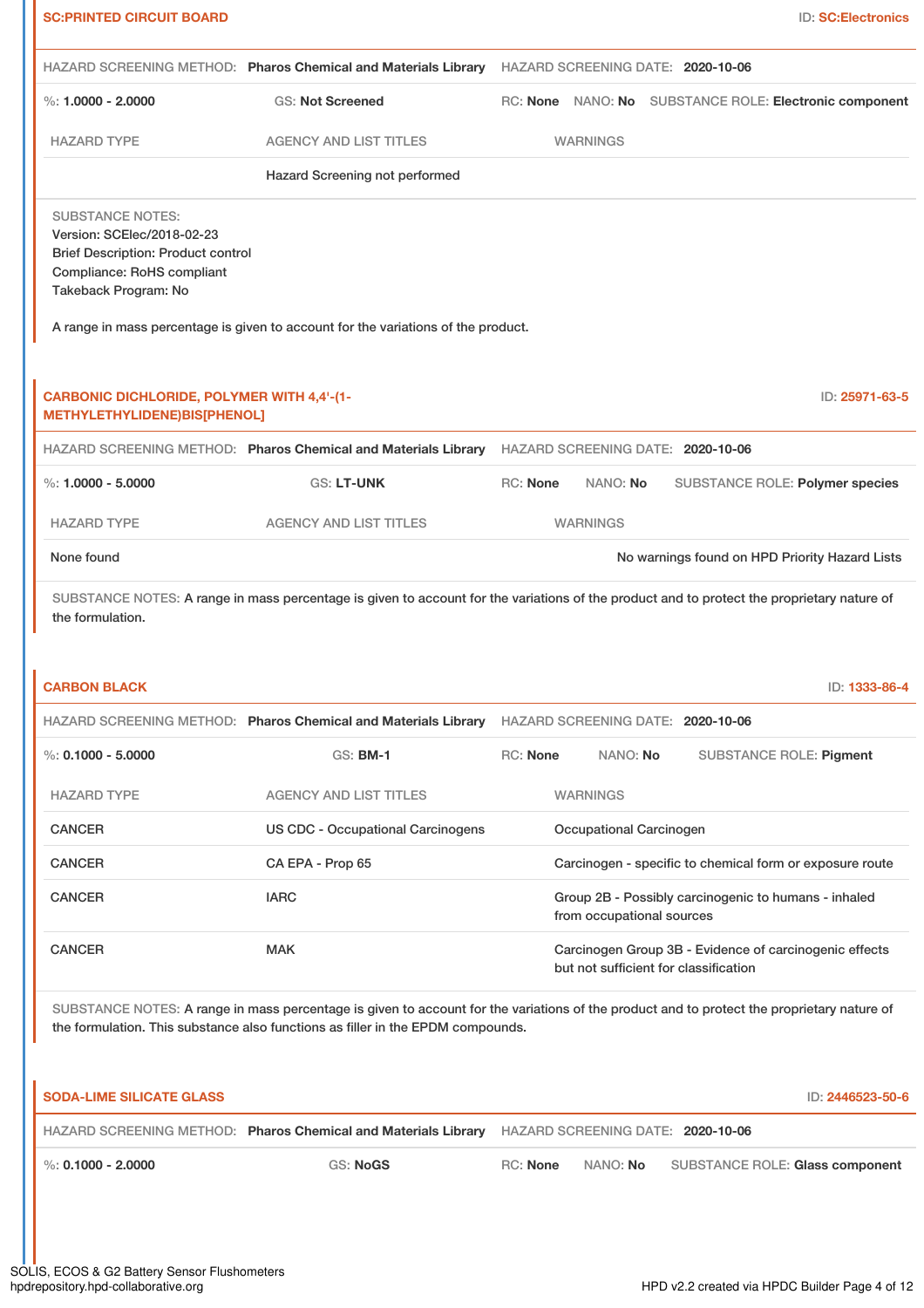HAZARD TYPE AGENCY AND LIST TITLES WARNINGS

SUBSTANCE NOTES: A range in mass percentage is given to account for the variations of the product.

| <b>SILICON DIOXIDE</b>                                                                                                                                         |                                                                                                                                            |                 |  |                            |                                             | ID: 7631-86-9                                        |
|----------------------------------------------------------------------------------------------------------------------------------------------------------------|--------------------------------------------------------------------------------------------------------------------------------------------|-----------------|--|----------------------------|---------------------------------------------|------------------------------------------------------|
|                                                                                                                                                                | HAZARD SCREENING METHOD: Pharos Chemical and Materials Library HAZARD SCREENING DATE: 2020-10-06                                           |                 |  |                            |                                             |                                                      |
| $\%$ : 0.1000 - 5.0000                                                                                                                                         | <b>GS: BM-1</b>                                                                                                                            | <b>RC: None</b> |  | NANO: No                   |                                             | <b>SUBSTANCE ROLE: Carrier</b>                       |
| <b>HAZARD TYPE</b>                                                                                                                                             | <b>AGENCY AND LIST TITLES</b>                                                                                                              |                 |  | <b>WARNINGS</b>            |                                             |                                                      |
| <b>CANCER</b>                                                                                                                                                  | GHS - Japan                                                                                                                                |                 |  |                            | Carcinogenicity - Category 1A [H350]        |                                                      |
| <b>CANCER</b>                                                                                                                                                  | GHS - Australia                                                                                                                            |                 |  |                            | H350i - May cause cancer by inhalation      |                                                      |
| SUBSTANCE NOTES: A range in mass percentage is given to account for the variations of the product and to protect the proprietary nature of<br>the formulation. |                                                                                                                                            |                 |  |                            |                                             |                                                      |
| <b>ETHENE AND 1-PROPENE</b>                                                                                                                                    | 4,7-METHANO-1H-INDENE, 3A,4,7,7A-TETRAHYDRO-, POLYMER WITH                                                                                 |                 |  |                            |                                             | ID: 25034-71-3                                       |
|                                                                                                                                                                | HAZARD SCREENING METHOD: Pharos Chemical and Materials Library HAZARD SCREENING DATE: 2020-10-06                                           |                 |  |                            |                                             |                                                      |
| $\%$ : 0.1000 - 2.5000                                                                                                                                         | <b>GS: LT-UNK</b>                                                                                                                          | RC: None        |  | NANO: No                   |                                             | SUBSTANCE ROLE: Polymer species                      |
| <b>HAZARD TYPE</b>                                                                                                                                             | <b>AGENCY AND LIST TITLES</b>                                                                                                              |                 |  | <b>WARNINGS</b>            |                                             |                                                      |
| None found                                                                                                                                                     |                                                                                                                                            |                 |  |                            |                                             | No warnings found on HPD Priority Hazard Lists       |
| the formulation.                                                                                                                                               | SUBSTANCE NOTES: A range in mass percentage is given to account for the variations of the product and to protect the proprietary nature of |                 |  |                            |                                             |                                                      |
| C13-15 ALKANE                                                                                                                                                  |                                                                                                                                            |                 |  |                            |                                             | ID: 64742-46-7                                       |
|                                                                                                                                                                | HAZARD SCREENING METHOD: Pharos Chemical and Materials Library HAZARD SCREENING DATE: 2020-10-06                                           |                 |  |                            |                                             |                                                      |
| %: $0.1000 - 5.0000$                                                                                                                                           | $GS: LT-1$                                                                                                                                 | <b>RC: None</b> |  | NANO: No                   |                                             | <b>SUBSTANCE ROLE: Solvent</b>                       |
| <b>HAZARD TYPE</b>                                                                                                                                             | <b>AGENCY AND LIST TITLES</b>                                                                                                              |                 |  | <b>WARNINGS</b>            |                                             |                                                      |
| <b>CANCER</b>                                                                                                                                                  | EU - GHS (H-Statements)                                                                                                                    |                 |  | H350 - May cause cancer    |                                             |                                                      |
| <b>CANCER</b>                                                                                                                                                  | <b>EU - REACH Annex XVII CMRs</b>                                                                                                          |                 |  |                            | regarded as if they are Carcinogenic to man | Carcinogen Category 2 - Substances which should be   |
| <b>MULTIPLE</b>                                                                                                                                                | <b>ChemSec - SIN List</b>                                                                                                                  |                 |  |                            |                                             | CMR - Carcinogen, Mutagen &/or Reproductive Toxicant |
| <b>MULTIPLE</b>                                                                                                                                                | German FEA - Substances Hazardous to<br>Waters                                                                                             |                 |  | Class 2 - Hazard to Waters |                                             |                                                      |
| <b>CANCER</b>                                                                                                                                                  | <b>EU - Annex VI CMRs</b>                                                                                                                  |                 |  | on animal evidence         |                                             | Carcinogen Category 1B - Presumed Carcinogen based   |
| <b>CANCER</b>                                                                                                                                                  | GHS - Australia                                                                                                                            |                 |  | H350 - May cause cancer    |                                             |                                                      |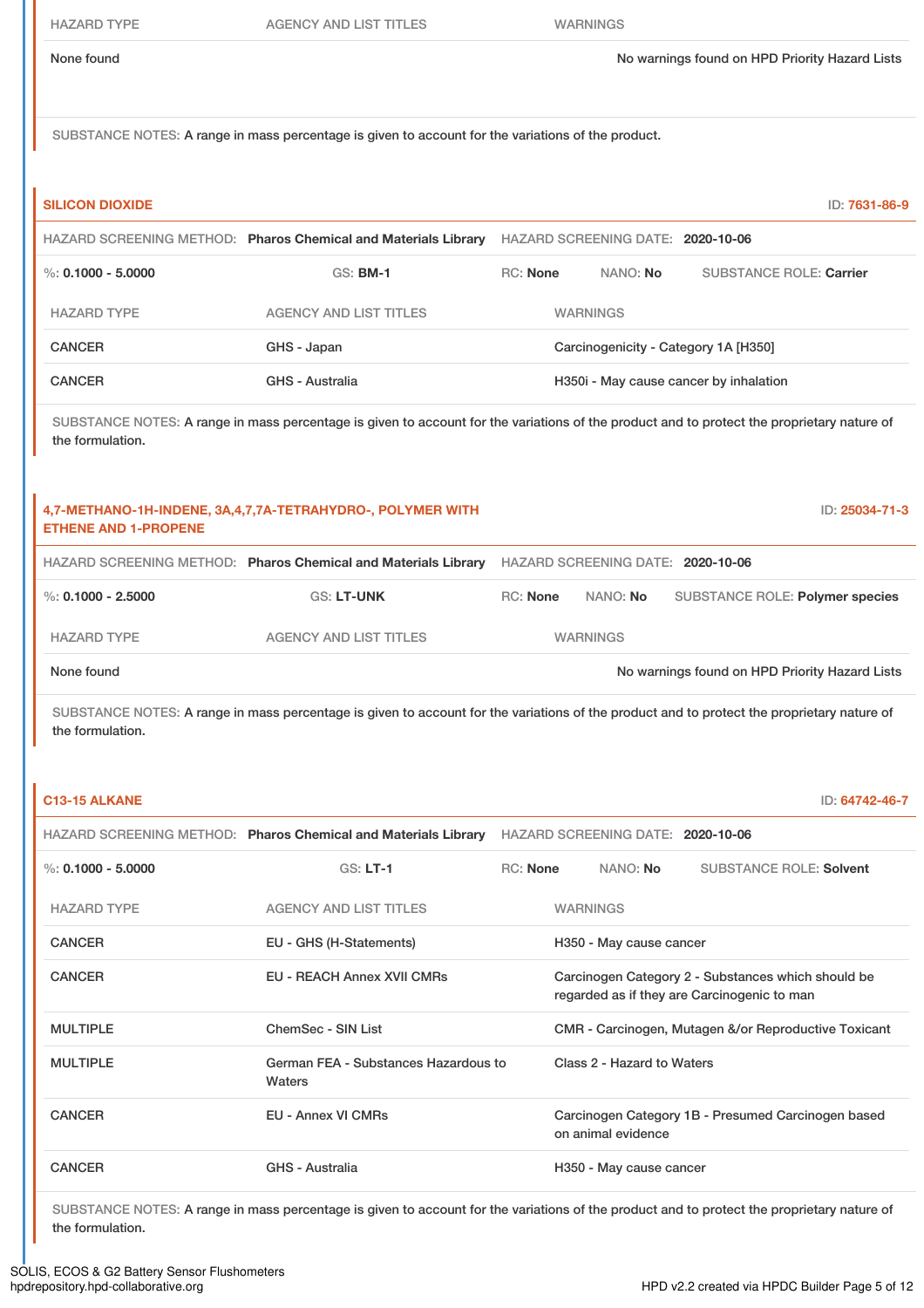| 1,3,5-TRIOXANE, POLYMER WITH 1,3-DIOXOLANE        |                                                                                                                                            |                 |                                   | ID: 24969-26-4                                 |
|---------------------------------------------------|--------------------------------------------------------------------------------------------------------------------------------------------|-----------------|-----------------------------------|------------------------------------------------|
|                                                   | HAZARD SCREENING METHOD: Pharos Chemical and Materials Library                                                                             |                 | HAZARD SCREENING DATE: 2020-10-06 |                                                |
| $\%$ : 0.1000 - 2.5000                            | GS: LT-UNK                                                                                                                                 | <b>RC: None</b> | NANO: No                          | SUBSTANCE ROLE: Polymer species                |
| <b>HAZARD TYPE</b>                                | <b>AGENCY AND LIST TITLES</b>                                                                                                              |                 | <b>WARNINGS</b>                   |                                                |
| None found                                        |                                                                                                                                            |                 |                                   | No warnings found on HPD Priority Hazard Lists |
| the formulation.                                  | SUBSTANCE NOTES: A range in mass percentage is given to account for the variations of the product and to protect the proprietary nature of |                 |                                   |                                                |
| <b>SULFONYLBIS(4-CHLOROBENZENE)</b>               | PHENOL, 4,4'-(1-METHYLETHYLIDENE)BIS-, POLYMER WITH 1,1'-                                                                                  |                 |                                   | ID: 25154-01-2                                 |
|                                                   | HAZARD SCREENING METHOD: Pharos Chemical and Materials Library                                                                             |                 | HAZARD SCREENING DATE: 2020-10-06 |                                                |
| $\%$ : 0.1000 - 2.5000                            | <b>GS: LT-UNK</b>                                                                                                                          | RC: None        | NANO: No                          | SUBSTANCE ROLE: Polymer species                |
| <b>HAZARD TYPE</b>                                | <b>AGENCY AND LIST TITLES</b>                                                                                                              |                 | <b>WARNINGS</b>                   |                                                |
| None found                                        |                                                                                                                                            |                 |                                   | No warnings found on HPD Priority Hazard Lists |
| the formulation.                                  | SUBSTANCE NOTES: A range in mass percentage is given to account for the variations of the product and to protect the proprietary nature of |                 |                                   |                                                |
| <b>ETHYLTRIACETOXYSILANE</b>                      |                                                                                                                                            |                 |                                   | ID: 17689-77-9                                 |
|                                                   | HAZARD SCREENING METHOD: Pharos Chemical and Materials Library HAZARD SCREENING DATE: 2020-10-06                                           |                 |                                   |                                                |
| $\%$ : 0.1000 - 2.5000                            | GS: LT-P1                                                                                                                                  | <b>RC: None</b> | NANO: No                          | <b>SUBSTANCE ROLE: Water resistance</b>        |
| <b>HAZARD TYPE</b>                                | <b>AGENCY AND LIST TITLES</b>                                                                                                              |                 | <b>WARNINGS</b>                   |                                                |
| None found                                        |                                                                                                                                            |                 |                                   | No warnings found on HPD Priority Hazard Lists |
| the formulation.                                  | SUBSTANCE NOTES: A range in mass percentage is given to account for the variations of the product and to protect the proprietary nature of |                 |                                   |                                                |
| <b>METHYLSILANETRIOL TRIACETATE</b>               |                                                                                                                                            |                 |                                   | ID: 4253-34-3                                  |
|                                                   | HAZARD SCREENING METHOD: Pharos Chemical and Materials Library HAZARD SCREENING DATE: 2020-10-06                                           |                 |                                   |                                                |
| %: $0.1000 - 2.5000$                              | <b>GS: LT-UNK</b>                                                                                                                          | RC: None        | NANO: No                          | SUBSTANCE ROLE: Water resistance               |
| <b>HAZARD TYPE</b>                                | <b>AGENCY AND LIST TITLES</b>                                                                                                              |                 | <b>WARNINGS</b>                   |                                                |
| None found                                        |                                                                                                                                            |                 |                                   | No warnings found on HPD Priority Hazard Lists |
| the formulation.                                  | SUBSTANCE NOTES: A range in mass percentage is given to account for the variations of the product and to protect the proprietary nature of |                 |                                   |                                                |
| <b>DIMETHICONE (ALTERNATE CASRN IS 9006-65-9)</b> |                                                                                                                                            |                 |                                   | ID: 63148-62-9                                 |
|                                                   | HAZARD SCREENING METHOD: Pharos Chemical and Materials Library HAZARD SCREENING DATE: 2020-10-06                                           |                 |                                   |                                                |
| %: $0.1000 - 2.5000$                              | GS: LT-P1                                                                                                                                  | <b>RC: None</b> | NANO: No                          | <b>SUBSTANCE ROLE: Surfactant</b>              |
|                                                   |                                                                                                                                            |                 |                                   |                                                |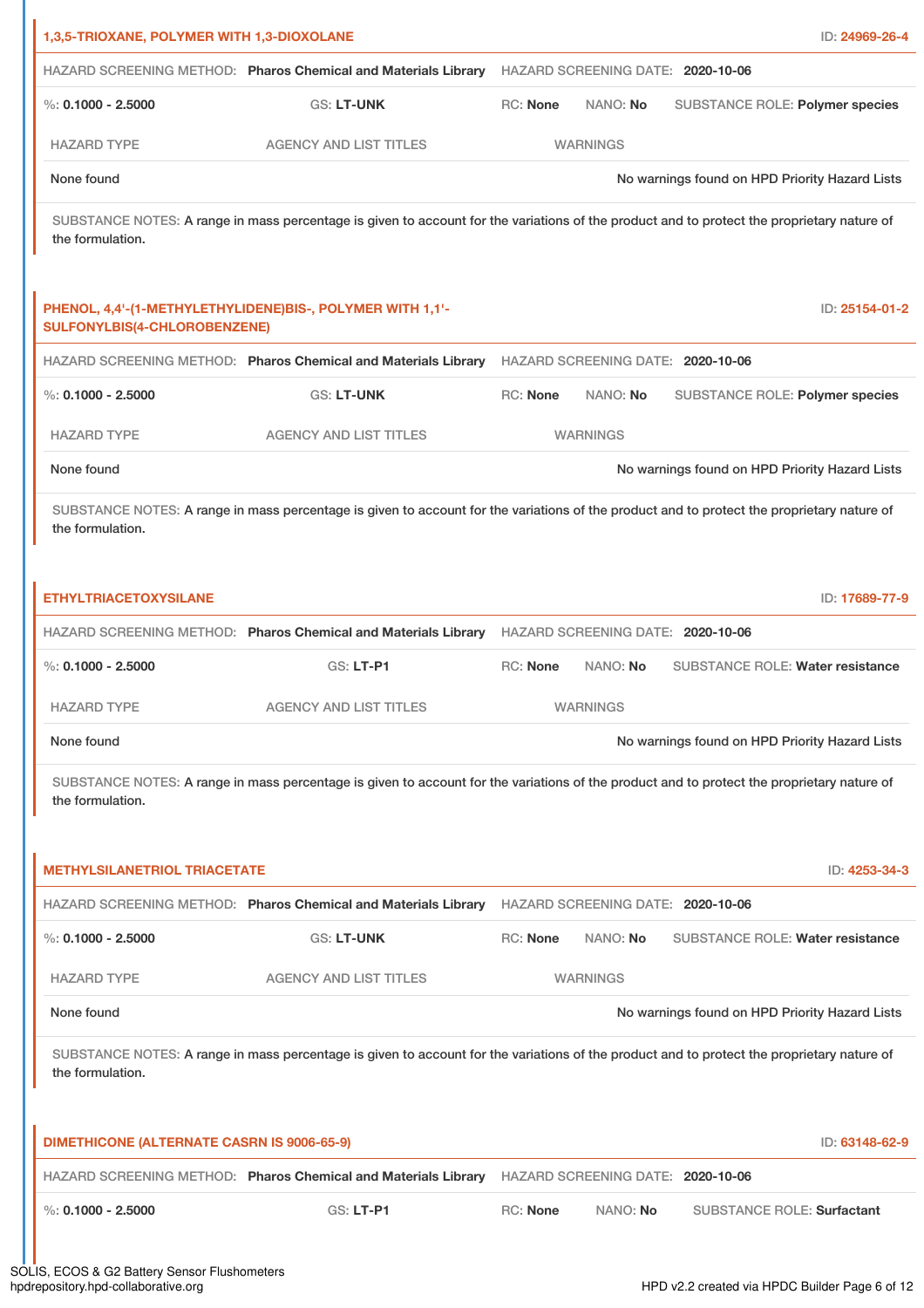| <b>HAZARD TYPE</b>         | <b>AGENCY AND LIST TITLES</b>                                                                                                              |                 | <b>WARNINGS</b>                   |                                           |                                                          |
|----------------------------|--------------------------------------------------------------------------------------------------------------------------------------------|-----------------|-----------------------------------|-------------------------------------------|----------------------------------------------------------|
| <b>PBT</b>                 | <b>EC - CEPA DSL</b>                                                                                                                       |                 | to humans                         |                                           | Persistent, Bioaccumulative and inherently Toxic (PBiTH) |
| the formulation.           | SUBSTANCE NOTES: A range in mass percentage is given to account for the variations of the product and to protect the proprietary nature of |                 |                                   |                                           |                                                          |
| <b>POLYETHYLENE</b>        |                                                                                                                                            |                 |                                   |                                           | ID: 9002-88-4                                            |
|                            | HAZARD SCREENING METHOD: Pharos Chemical and Materials Library                                                                             |                 | HAZARD SCREENING DATE: 2020-10-06 |                                           |                                                          |
| $\%$ : 0.1000 - 2.5000     | <b>GS: LT-UNK</b>                                                                                                                          | <b>RC: None</b> | NANO: No                          |                                           | <b>SUBSTANCE ROLE: Polymer species</b>                   |
| <b>HAZARD TYPE</b>         | <b>AGENCY AND LIST TITLES</b>                                                                                                              |                 | <b>WARNINGS</b>                   |                                           |                                                          |
| None found                 |                                                                                                                                            |                 |                                   |                                           | No warnings found on HPD Priority Hazard Lists           |
|                            |                                                                                                                                            |                 |                                   |                                           |                                                          |
| the formulation.           | SUBSTANCE NOTES: A range in mass percentage is given to account for the variations of the product and to protect the proprietary nature of |                 |                                   |                                           |                                                          |
| <b>1,1-DIETHOXYETHANE</b>  |                                                                                                                                            |                 |                                   |                                           | ID: 105-57-7                                             |
|                            | HAZARD SCREENING METHOD: Pharos Chemical and Materials Library                                                                             |                 | HAZARD SCREENING DATE: 2020-10-06 |                                           |                                                          |
| $\%$ : 0.1000 - 2.5000     | GS: LT-P1                                                                                                                                  | RC: None        | NANO: No                          |                                           | SUBSTANCE ROLE: Polymer species                          |
| <b>HAZARD TYPE</b>         | <b>AGENCY AND LIST TITLES</b>                                                                                                              |                 | <b>WARNINGS</b>                   |                                           |                                                          |
| PHYSICAL HAZARD (REACTIVE) | EU - GHS (H-Statements)                                                                                                                    |                 |                                   | H225 - Highly flammable liquid and vapour |                                                          |
| <b>SKIN IRRITATION</b>     | EU - GHS (H-Statements)                                                                                                                    |                 | H315 - Causes skin irritation     |                                           |                                                          |
| <b>EYE IRRITATION</b>      | EU - GHS (H-Statements)                                                                                                                    |                 |                                   | H319 - Causes serious eye irritation      |                                                          |

| <b>UNS S30400 STAINLESS STEEL ALLOY</b> |                                                                                                                                                                                                                                                                                              |                                   |                 |                                                | ID: Not registered |
|-----------------------------------------|----------------------------------------------------------------------------------------------------------------------------------------------------------------------------------------------------------------------------------------------------------------------------------------------|-----------------------------------|-----------------|------------------------------------------------|--------------------|
|                                         | HAZARD SCREENING METHOD: Pharos Chemical and Materials Library                                                                                                                                                                                                                               | HAZARD SCREENING DATE: 2020-10-06 |                 |                                                |                    |
| %: $0.1000 - 2.5000$                    | <b>GS: NoGS</b>                                                                                                                                                                                                                                                                              | RC: UNK                           |                 | NANO: No SUBSTANCE ROLE: Structure component   |                    |
| <b>HAZARD TYPE</b>                      | <b>AGENCY AND LIST TITLES</b>                                                                                                                                                                                                                                                                |                                   | <b>WARNINGS</b> |                                                |                    |
| None found                              |                                                                                                                                                                                                                                                                                              |                                   |                 | No warnings found on HPD Priority Hazard Lists |                    |
|                                         | SUBSTANCE NOTES: Due to the commodity nature of stainless steel, the status of recycled content is unknown. A range in mass percentage is<br>given to account for the variations of the product. This metal alloy is identified by its UNS number and its CAS registry number is 12597-68-1. |                                   |                 |                                                |                    |
| <b>AND 1-PROPENE</b>                    | BICYCLO(2.2.1) HEPT-2-ENE, 5-ETHYLIDENE-, POLYMER WITH ETHENE                                                                                                                                                                                                                                |                                   |                 |                                                | ID: 25038-36-2     |
|                                         | HAZARD SCREENING METHOD: Pharos Chemical and Materials Library                                                                                                                                                                                                                               |                                   |                 | HAZARD SCREENING DATE: 2020-10-06              |                    |
|                                         |                                                                                                                                                                                                                                                                                              |                                   |                 |                                                |                    |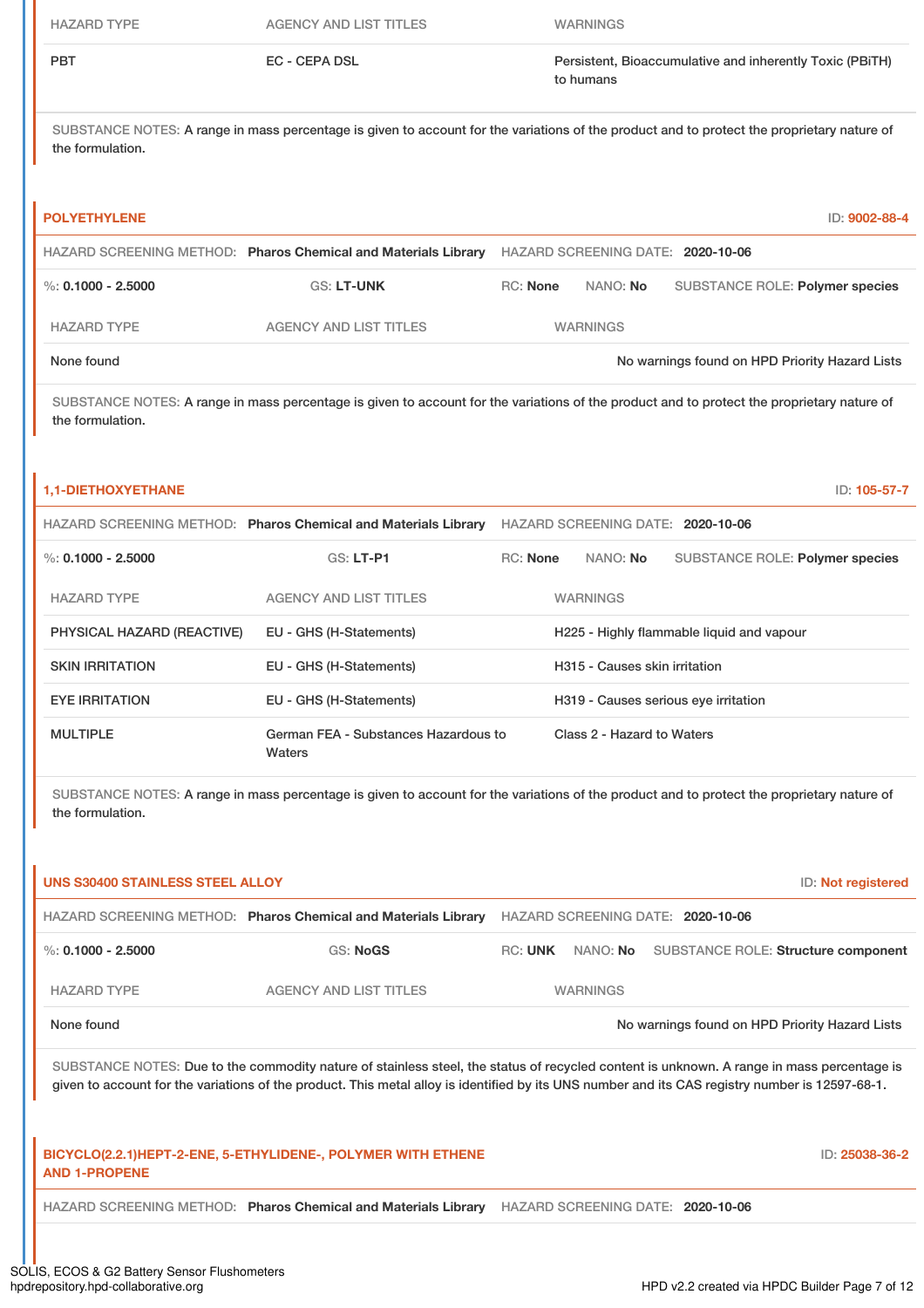| %: $0.1000 - 2.5000$                                   | <b>GS: LT-UNK</b>                                                                                                                          | RC: None        | NANO: No                          |                                                                                                   | SUBSTANCE ROLE: Polymer species                      |
|--------------------------------------------------------|--------------------------------------------------------------------------------------------------------------------------------------------|-----------------|-----------------------------------|---------------------------------------------------------------------------------------------------|------------------------------------------------------|
| <b>HAZARD TYPE</b>                                     | <b>AGENCY AND LIST TITLES</b>                                                                                                              |                 | <b>WARNINGS</b>                   |                                                                                                   |                                                      |
| None found                                             |                                                                                                                                            |                 |                                   |                                                                                                   | No warnings found on HPD Priority Hazard Lists       |
| the formulation.                                       | SUBSTANCE NOTES: A range in mass percentage is given to account for the variations of the product and to protect the proprietary nature of |                 |                                   |                                                                                                   |                                                      |
| <b>ABS RESIN</b>                                       |                                                                                                                                            |                 |                                   |                                                                                                   | ID: 9003-56-9                                        |
|                                                        | HAZARD SCREENING METHOD: Pharos Chemical and Materials Library                                                                             |                 | HAZARD SCREENING DATE: 2020-10-06 |                                                                                                   |                                                      |
| %: $0.1000 - 2.5000$                                   | <b>GS: LT-UNK</b>                                                                                                                          | <b>RC: None</b> | NANO: No                          |                                                                                                   | SUBSTANCE ROLE: Polymer species                      |
| <b>HAZARD TYPE</b>                                     | <b>AGENCY AND LIST TITLES</b>                                                                                                              |                 | <b>WARNINGS</b>                   |                                                                                                   |                                                      |
| None found                                             |                                                                                                                                            |                 |                                   |                                                                                                   | No warnings found on HPD Priority Hazard Lists       |
| the formulation.                                       | SUBSTANCE NOTES: A range in mass percentage is given to account for the variations of the product and to protect the proprietary nature of |                 |                                   |                                                                                                   |                                                      |
| <b>CONTINUOUS FILAMENT GLASS FIBER, NON-RESPIRABLE</b> |                                                                                                                                            |                 |                                   |                                                                                                   | ID: 65997-17-3                                       |
|                                                        | HAZARD SCREENING METHOD: Pharos Chemical and Materials Library                                                                             |                 | HAZARD SCREENING DATE: 2020-10-06 |                                                                                                   |                                                      |
| %: $0.0100 - 1.0000$                                   | <b>GS: LT-UNK</b>                                                                                                                          | <b>RC: None</b> | NANO: No                          |                                                                                                   | <b>SUBSTANCE ROLE: Filler</b>                        |
| <b>HAZARD TYPE</b>                                     | <b>AGENCY AND LIST TITLES</b>                                                                                                              |                 | <b>WARNINGS</b>                   |                                                                                                   |                                                      |
| None found                                             |                                                                                                                                            |                 |                                   |                                                                                                   | No warnings found on HPD Priority Hazard Lists       |
| the formulation.                                       | SUBSTANCE NOTES: A range in mass percentage is given to account for the variations of the product and to protect the proprietary nature of |                 |                                   |                                                                                                   |                                                      |
|                                                        | <b>SOLVENT-DEWAXED HEAVY PARAFFINIC PETROLEUM DISTILLATES</b>                                                                              |                 |                                   |                                                                                                   | ID: 64742-65-0                                       |
|                                                        | HAZARD SCREENING METHOD: Pharos Chemical and Materials Library                                                                             |                 | HAZARD SCREENING DATE: 2020-10-06 |                                                                                                   |                                                      |
| %: $0.0100 - 1.0000$                                   | <b>GS: LT-1</b>                                                                                                                            | RC: None        | NANO: No                          |                                                                                                   | <b>SUBSTANCE ROLE: Plasticizer</b>                   |
| <b>HAZARD TYPE</b>                                     | <b>AGENCY AND LIST TITLES</b>                                                                                                              |                 | <b>WARNINGS</b>                   |                                                                                                   |                                                      |
| <b>CANCER</b>                                          | EU - GHS (H-Statements)                                                                                                                    |                 | H350 - May cause cancer           |                                                                                                   |                                                      |
| <b>CANCER</b>                                          | <b>EU - REACH Annex XVII CMRs</b>                                                                                                          |                 |                                   | Carcinogen Category 2 - Substances which should be<br>regarded as if they are Carcinogenic to man |                                                      |
| <b>MULTIPLE</b>                                        | <b>ChemSec - SIN List</b>                                                                                                                  |                 |                                   |                                                                                                   | CMR - Carcinogen, Mutagen &/or Reproductive Toxicant |
| <b>CANCER</b>                                          | <b>EU - Annex VI CMRs</b>                                                                                                                  |                 | on animal evidence                |                                                                                                   | Carcinogen Category 1B - Presumed Carcinogen based   |
| <b>CANCER</b>                                          | <b>GHS - Australia</b>                                                                                                                     |                 | H350 - May cause cancer           |                                                                                                   |                                                      |
| the formulation.                                       | SUBSTANCE NOTES: A range in mass percentage is given to account for the variations of the product and to protect the proprietary nature of |                 |                                   |                                                                                                   |                                                      |

**UNS S43000 STAINLESS STEEL ALLOY** ID: **Not registered**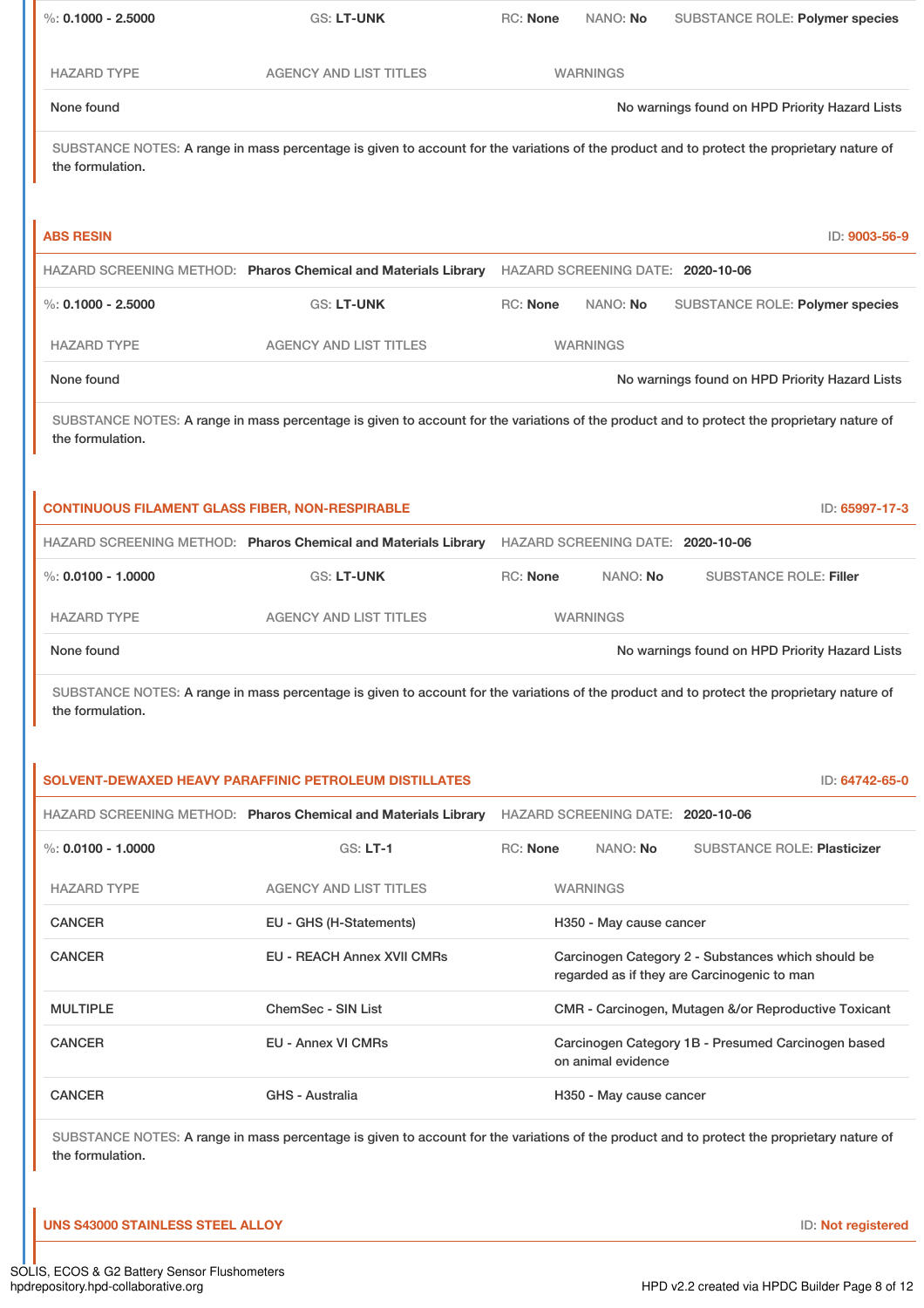|                                                     | HAZARD SCREENING METHOD: Pharos Chemical and Materials Library                                                                                                                                                                                                                               |                   |                 | HAZARD SCREENING DATE: 2020-10-06 |                                                |
|-----------------------------------------------------|----------------------------------------------------------------------------------------------------------------------------------------------------------------------------------------------------------------------------------------------------------------------------------------------|-------------------|-----------------|-----------------------------------|------------------------------------------------|
| $\%$ : 0.0100 - 1.0000                              | <b>GS: NoGS</b>                                                                                                                                                                                                                                                                              | RC: None          | NANO: No        |                                   | <b>SUBSTANCE ROLE: Structure component</b>     |
| <b>HAZARD TYPE</b>                                  | <b>AGENCY AND LIST TITLES</b>                                                                                                                                                                                                                                                                |                   | <b>WARNINGS</b> |                                   |                                                |
| None found                                          |                                                                                                                                                                                                                                                                                              |                   |                 |                                   | No warnings found on HPD Priority Hazard Lists |
|                                                     | SUBSTANCE NOTES: Due to the commodity nature of stainless steel, the status of recycled content is unknown. A range in mass percentage is<br>given to account for the variations of the product. This metal alloy is identified by its UNS number and its CAS registry number is 12597-68-1. |                   |                 |                                   |                                                |
| <b>STAINLESS STEEL</b>                              |                                                                                                                                                                                                                                                                                              |                   |                 |                                   | ID: 12597-68-1                                 |
|                                                     | HAZARD SCREENING METHOD: Pharos Chemical and Materials Library                                                                                                                                                                                                                               |                   |                 | HAZARD SCREENING DATE: 2020-10-06 |                                                |
| %: $0.0100 - 1.0000$                                | <b>GS: NoGS</b>                                                                                                                                                                                                                                                                              | RC: None NANO: No |                 |                                   | SUBSTANCE ROLE: Structure component            |
| <b>HAZARD TYPE</b>                                  | <b>AGENCY AND LIST TITLES</b>                                                                                                                                                                                                                                                                |                   | <b>WARNINGS</b> |                                   |                                                |
| None found                                          |                                                                                                                                                                                                                                                                                              |                   |                 |                                   | No warnings found on HPD Priority Hazard Lists |
| given to account for the variations of the product. | SUBSTANCE NOTES: Due to the commodity nature of stainless steel, the status of recycled content is unknown. A range in mass percentage is                                                                                                                                                    |                   |                 |                                   |                                                |
| <b>POLYACETAL</b>                                   |                                                                                                                                                                                                                                                                                              |                   |                 |                                   | ID: 30846-29-8                                 |
|                                                     | HAZARD SCREENING METHOD: Pharos Chemical and Materials Library                                                                                                                                                                                                                               |                   |                 | HAZARD SCREENING DATE: 2020-10-06 |                                                |
| %: $0.0100 - 1.0000$                                | <b>GS: NoGS</b>                                                                                                                                                                                                                                                                              | RC: None          | NANO: No        |                                   | SUBSTANCE ROLE: Polymer species                |
| <b>HAZARD TYPE</b>                                  | <b>AGENCY AND LIST TITLES</b>                                                                                                                                                                                                                                                                |                   | <b>WARNINGS</b> |                                   |                                                |
| None found                                          |                                                                                                                                                                                                                                                                                              |                   |                 |                                   | No warnings found on HPD Priority Hazard Lists |
| the formulation.                                    | SUBSTANCE NOTES: A range in mass percentage is given to account for the variations of the product and to protect the proprietary nature of                                                                                                                                                   |                   |                 |                                   |                                                |
| <b>UNS S31600 STAINLESS STEEL ALLOY</b>             |                                                                                                                                                                                                                                                                                              |                   |                 |                                   | ID: Not registered                             |
|                                                     | HAZARD SCREENING METHOD: Pharos Chemical and Materials Library                                                                                                                                                                                                                               |                   |                 | HAZARD SCREENING DATE: 2020-10-06 |                                                |
| $\%$ : 0.0100 - 1.0000                              | <b>GS: NoGS</b>                                                                                                                                                                                                                                                                              | <b>RC: UNK</b>    | NANO: No        |                                   | SUBSTANCE ROLE: Structure component            |
| <b>HAZARD TYPE</b>                                  | <b>AGENCY AND LIST TITLES</b>                                                                                                                                                                                                                                                                |                   | <b>WARNINGS</b> |                                   |                                                |
| None found                                          |                                                                                                                                                                                                                                                                                              |                   |                 |                                   | No warnings found on HPD Priority Hazard Lists |
|                                                     | SUBSTANCE NOTES: Due to the commodity nature of stainless steel, the status of recycled content is unknown. A range in mass percentage is<br>given to account for the variations of the product. This metal alloy is identified by its UNS number and its CAS registry number is 12597-68-1. |                   |                 |                                   |                                                |
| NYLON-66                                            |                                                                                                                                                                                                                                                                                              |                   |                 |                                   | ID: 32131-17-2                                 |
|                                                     | HAZARD SCREENING METHOD: Pharos Chemical and Materials Library                                                                                                                                                                                                                               |                   |                 | HAZARD SCREENING DATE: 2020-10-06 |                                                |
| $\%$ : 0.0100 - 1.0000                              | <b>GS: LT-UNK</b>                                                                                                                                                                                                                                                                            | <b>RC: None</b>   | NANO: No        |                                   | SUBSTANCE ROLE: Polymer species                |
| <b>HAZARD TYPE</b>                                  | <b>AGENCY AND LIST TITLES</b>                                                                                                                                                                                                                                                                |                   | <b>WARNINGS</b> |                                   |                                                |
| None found                                          |                                                                                                                                                                                                                                                                                              |                   |                 |                                   | No warnings found on HPD Priority Hazard Lists |
|                                                     |                                                                                                                                                                                                                                                                                              |                   |                 |                                   |                                                |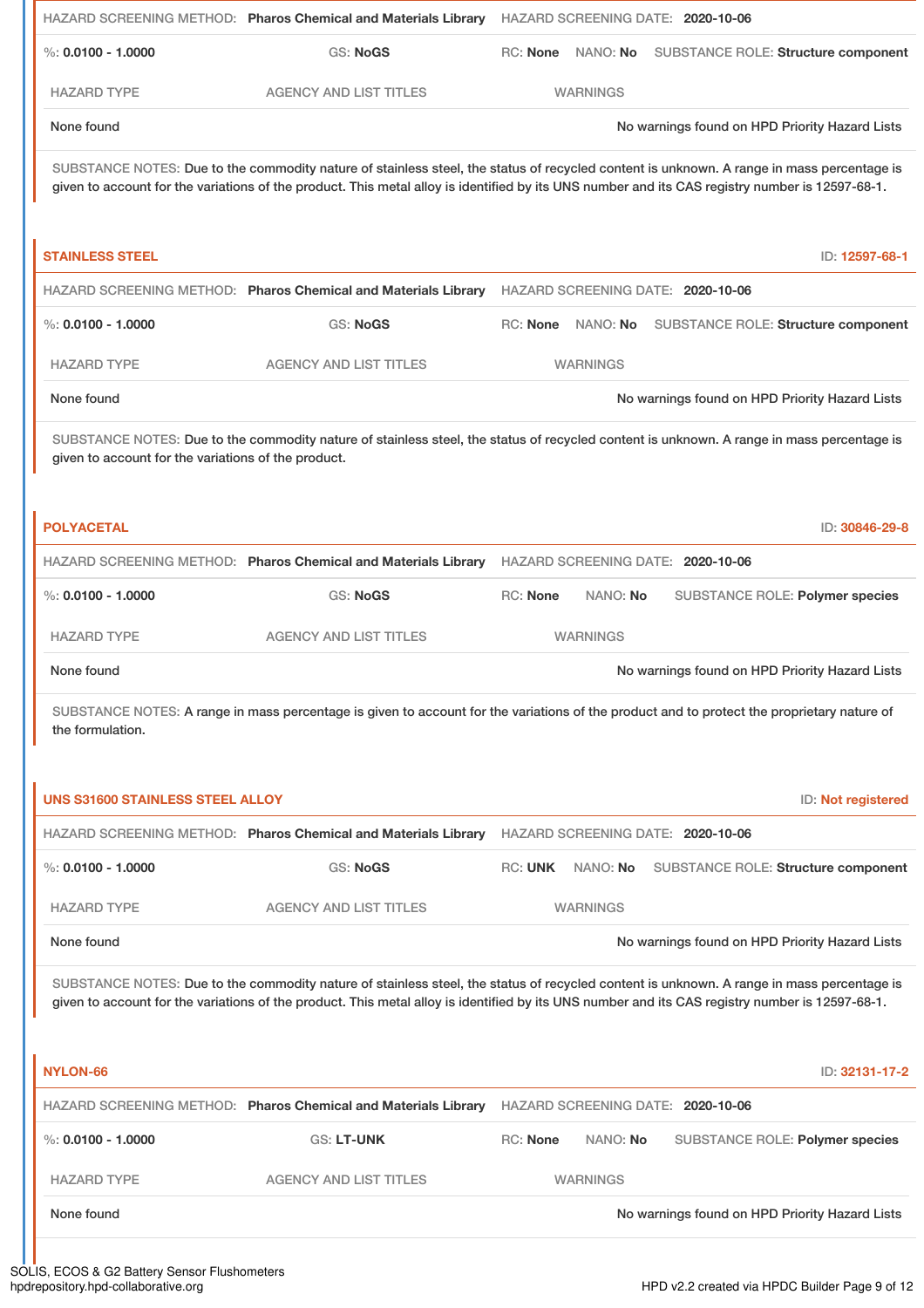SUBSTANCE NOTES: A range in mass percentage is given to account for the variations of the product and to protect the proprietary nature of the formulation.

| POLY(2,2,4-TRIMETHYL-1,2-DIHYDROQUINOLINE) |                                                                                                                                            |                 |                                   | ID: 26780-96-1                     |
|--------------------------------------------|--------------------------------------------------------------------------------------------------------------------------------------------|-----------------|-----------------------------------|------------------------------------|
|                                            | HAZARD SCREENING METHOD: Pharos Chemical and Materials Library                                                                             |                 | HAZARD SCREENING DATE: 2020-10-06 |                                    |
| %: $0.0000 - 1.0000$                       | $GS: LT-P1$                                                                                                                                | <b>RC:</b> None | NANO: No                          | <b>SUBSTANCE ROLE: Antioxidant</b> |
| <b>HAZARD TYPE</b>                         | <b>AGENCY AND LIST TITLES</b>                                                                                                              |                 | <b>WARNINGS</b>                   |                                    |
| <b>MULTIPLE</b>                            | German FEA - Substances Hazardous to<br>Waters                                                                                             |                 | Class 2 - Hazard to Waters        |                                    |
| the formulation.                           | SUBSTANCE NOTES: A range in mass percentage is given to account for the variations of the product and to protect the proprietary nature of |                 |                                   |                                    |
| <b>CARBON</b>                              |                                                                                                                                            |                 |                                   | ID: 7440-44-0                      |
|                                            | HAZARD SCREENING METHOD: Pharos Chemical and Materials Library                                                                             |                 | HAZARD SCREENING DATE: 2020-10-06 |                                    |
| %: $0.0000 - 1.0000$                       | <b>GS: LT-UNK</b>                                                                                                                          | <b>RC:</b> None | NANO: No                          | <b>SUBSTANCE ROLE: Filler</b>      |

HAZARD TYPE AGENCY AND LIST TITLES WARNINGS

None found Now are the United States of the November of November 2012 No warnings found on HPD Priority Hazard Lists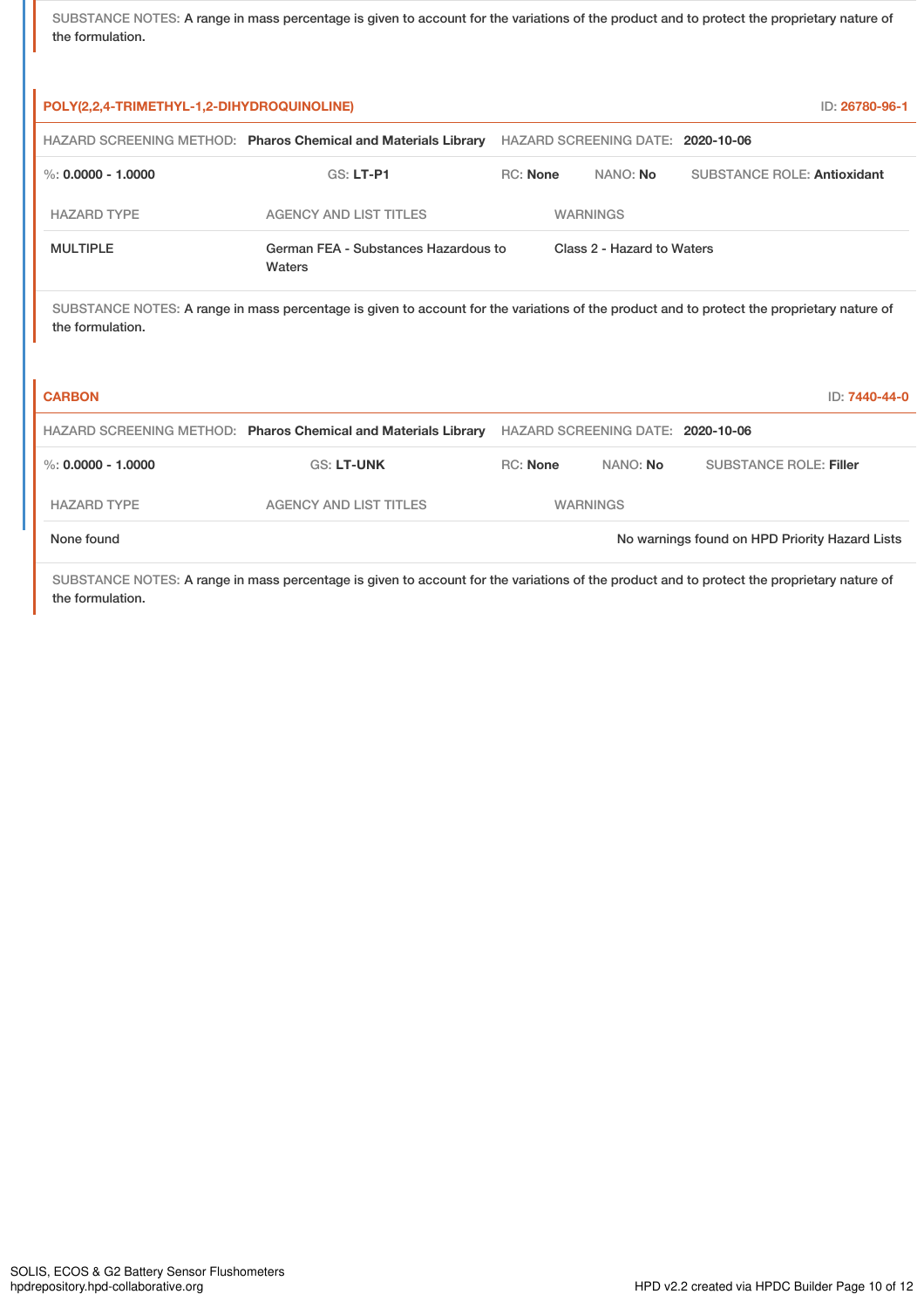This section lists applicable certification and standards compliance information for VOC emissions and VOC content. Other types of health or *environmental performance testing or certifications completed for the product may be provided.*

| <b>VOC EMISSIONS</b>                                                                                                                                                                                           | CDPH Standard Method V1.2 (Section 01350/CHPS) - Not Applicable |                                                       |                              |  |  |
|----------------------------------------------------------------------------------------------------------------------------------------------------------------------------------------------------------------|-----------------------------------------------------------------|-------------------------------------------------------|------------------------------|--|--|
| CERTIFYING PARTY: Self-declared<br><b>APPLICABLE FACILITIES: N/A</b><br><b>CERTIFICATE URL:</b>                                                                                                                | <b>ISSUE DATE: 2020-10-</b><br>06                               | <b>EXPIRY DATE:</b>                                   | <b>CERTIFIER OR LAB: N/A</b> |  |  |
| CERTIFICATION AND COMPLIANCE NOTES:                                                                                                                                                                            |                                                                 |                                                       |                              |  |  |
| <b>OTHER</b>                                                                                                                                                                                                   |                                                                 | <b>Environmental Product Declaration (EPD) by SCS</b> |                              |  |  |
| <b>CERTIFYING PARTY: Third Party</b><br><b>APPLICABLE FACILITIES: AII</b><br><b>CERTIFICATE URL:</b><br>https://www.scscertified.com/products/cert_pdfs/SCS-<br>EPD-04676 Sloan Sensor-Flushometers 050719.pdf | <b>ISSUE DATE: 2017-10-</b><br>02 <sub>2</sub>                  | EXPIRY DATE: 2022-<br>$10 - 01$                       | CERTIFIER OR LAB: SCS Global |  |  |

CERTIFICATION AND COMPLIANCE NOTES: PCR Part A: LCA Calculation Rules and Report Requirements v2017; Sustainable Minds (January 2017); Part B: Product Group Definition | Commercial Flushometer Valves Product Group v3.0; Sustainable Minds (December 13, 2016).

# **H** Section 4: Accessories

This section lists related products or materials that the manufacturer requires or recommends for installation (such as adhesives or fasteners), maintenance, cleaning, or operations. For information relating to the contents of these related products, refer to their applicable Health Product *Declarations, if available.*

No accessories are required for this product.

# **Section 5: General Notes**

The SOLIS is powered by a state-of-the-art photovoltaic technology that delivers sustainable and reliable solar operation. It is available in 0.5 gpf, 0.25 gpf, 0.125 gpf, 1.28 gpf, 1.1 gpf and 1.6/1.1 dual-flush with Smart Sense TechnologyTM for controlled efficiency with every flush. The sensor automatically initiates a heavy or light flush based on how long the user remains in the sensor range and operates by means of an infrared sensor with multiple-focused, lobular sensing fields for high and low target detection. Sloan SOLIS® Solar-powered Flushometers incorporate an intuitive button design for easy manual activation. ECOS The ECOS battery-powered sensor flushometer is available in 0.5 gpf, 0.25 gpf, 0.125 gpf, 1.28 gpf, 1.1 gpf and 1.6/1.2 dual-flush with Smart Sense TechnologyTM for controlled efficiency with every flush. The push button(s) on top of the flush valve enable manual flushing with a standard or reduced flush at restroom visitor's discretion. G2 Sloan's G2 is a battery-powered 1.28 gpf sensor flushometer. A push button on top of the flush valve enables manual flushing at restroom visitor's discretion.